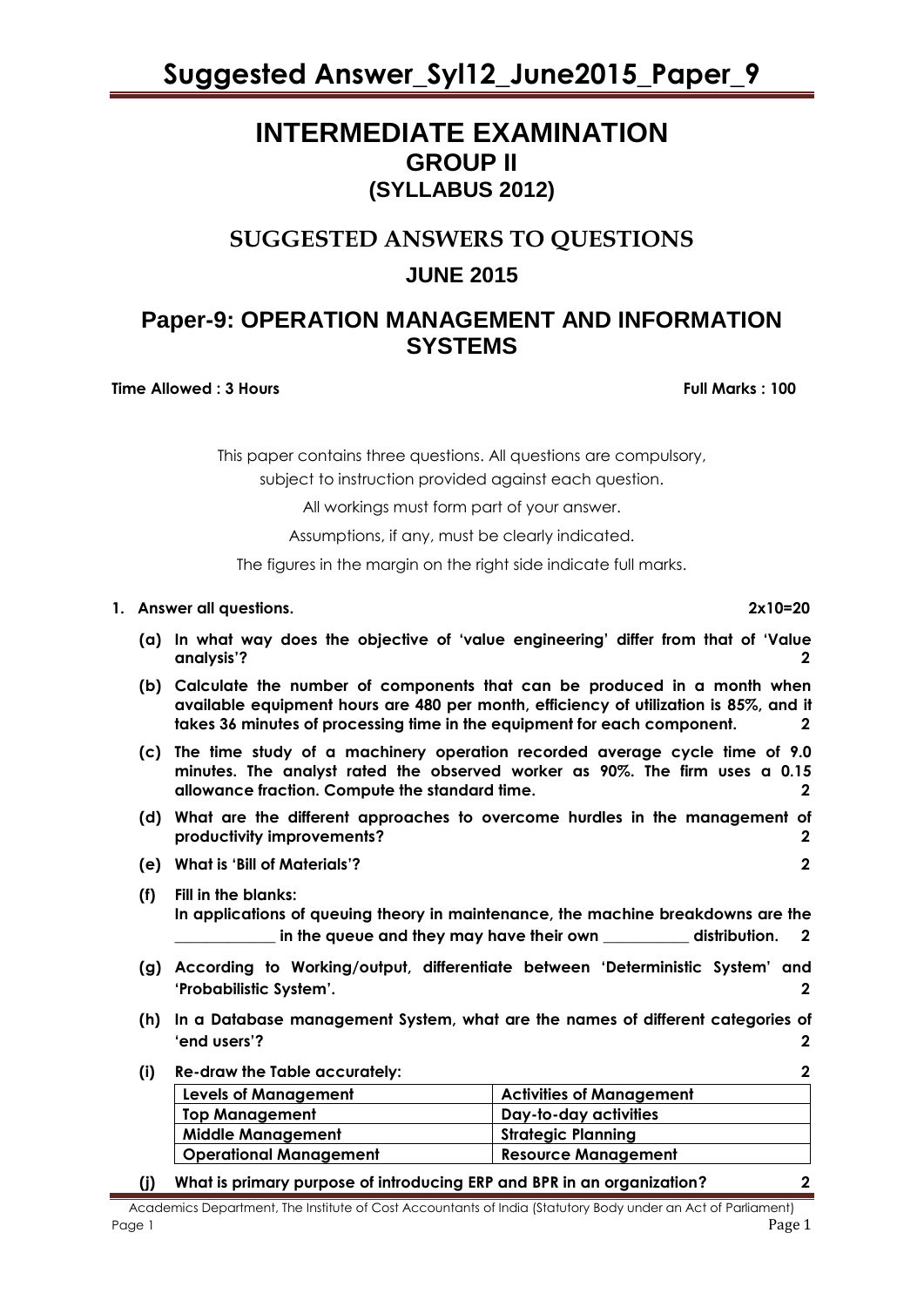- **1. (a)** Value engineering aims at cost reduction at equivalent performance. It can reduce costs to the extent of 15% to 70% without reducing quality. While value engineering focuses on preproduction design improvement, value analysis, a related technique, seeks improvements during the production process.
	- **(b)** Actual Equipment Hrs. that can be used =  $480 \times 85 \div 100 = 408$  Hrs.

Possible output =  $408 \times (60 \div 36) = 680$  Components.

- **(c)** Standard Time =  $(9.0 \times 0.9) \div (1 0.15) = 9.53$  minutes.
- **(d)** Different approaches to overcome hurdles in the management of productivity improvements are:
	- (i) Management by internal motivation (i.e., KAIZEN).
	- (ii) Management by incentives.
	- (iii) Management by fear.
- **(e)** Bill of materials is nothing but a document which shows for a given product or subunit, the list of materials required, unit consumption, and location code (for storage). The condition of supply such as "bought-out" or "made in-house" will also be indicated.
- **(f)** In applications of queuing theory in maintenance, the machine breakdowns are the "arrivals" in the queue and they may have their own "frequency" distribution.
- **(g)** According to Working / Output:

Deterministic System: A deterministic system operates in a predictable manner wherein the interaction among the parts is known with certainty. An example is a correct computer program, which performs exactly according to a set of instructions.

Probabilistic System: The probabilistic system can be described in terms of probable behavior, but, a certain degree of error is always attached to the prediction. Where a set of instructions given to a human who, for a variety of reasons, may not follow the instructions exactly as given. Forecasting is also a Probabilistic System.

- **(h)** End users are the people whose jobs require access to the database for querying, updating, and generating reports; the database primarily exists for their use. The categories of end users are:
	- (i) Casual end users
	- (ii) Naive or parametric end users
	- (iii) Sophisticated end users
	- (iv) Stand-alone users
- **(i)** Table is re-drawn accurately:

| Levels of Management   | Focus                 |
|------------------------|-----------------------|
| Top Management         | Strategic Planning    |
| Middle Management      | Resource Management   |
| Operational Management | Day-to-day activities |

**(j)** Enterprise Resource Planning (ERP) and Business Process Re-engineering (BPR) both relate to radical redesign of an organization at a relatively short period. Both are having the primary intend to optimize workflow and improve productivity. But, the chicken and egg question remained, whether an organization reengineer business process before implementing ERP or directly implement ERP and reengineer by adopting standard business process, included in the ERP package.

Academics Department, The Institute of Cost Accountants of India (Statutory Body under an Act of Parliament) Page 2 Page 2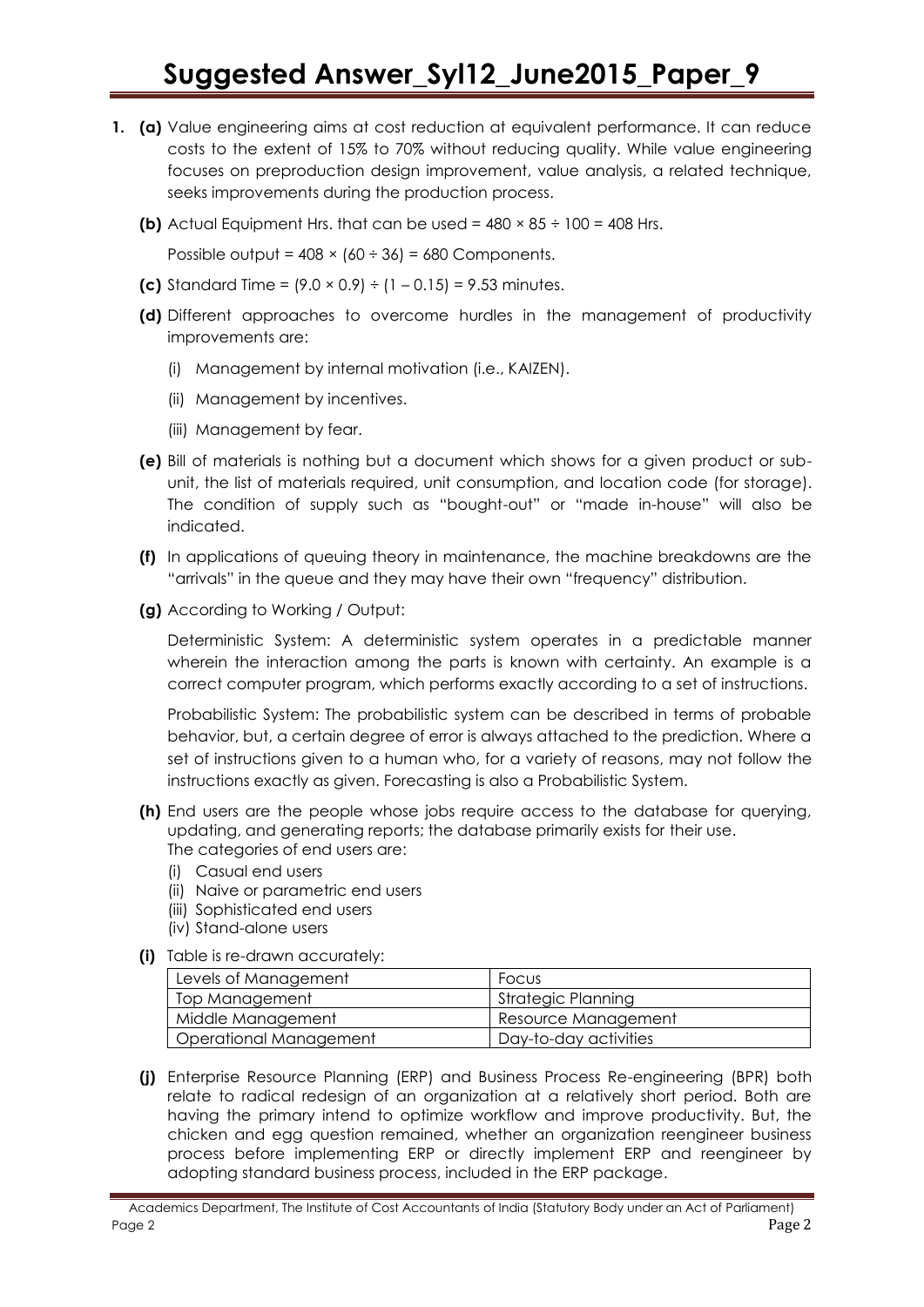**2. Answer any three questions. 16x3=48**

**(a) (i) A work sampling study was performed on the activities of the customer care executives in a service organization. The observations are as under?**

| -               |                     |
|-----------------|---------------------|
| <b>Activity</b> | No. of observations |
| A <sub>1</sub>  | 250                 |
| A2              | 60                  |
| A3              | 100                 |
| A4              | 160                 |
| A <sub>5</sub>  | 50                  |
| A6              | 60                  |
| A7              | 50                  |
| A <sub>8</sub>  | 70                  |
| Total           | 800                 |

**The management of the organisation plans to eliminate activity "A4" by acquiring an EDP system. This, it is felt, will enable the executives" time to be better utilised. While the executives" salary on an average is** ` **4,000 per month (25 working days), the volume of their time utilised (i.e., for more customer-care) is put at three times what their salary reflects. There are 200 executives in the organization and the EDP system is going to cost** ` **75,000 a month covering the initial investment as well as operation expenses. Should the organisation go in for the EDP system? 6**

**(ii) A firm is using a machine whose purchase price is** ` **15,000. The installation**  charges amount to  $\bar{\tau}$  3,500 and the machine has a scrap value of only  $\bar{\tau}$  1,500 **because the firm has a monopoly of this type of work. The maintenance cost in various years is given in the following table:**

| Year                                                                              |  |  |  |  |  |
|-----------------------------------------------------------------------------------|--|--|--|--|--|
| Maintenance Cost (₹)   260   760   1100   1600   2200   3000   4100   4900   6100 |  |  |  |  |  |

**The firm wants to determine after how many years should the machine be replaced on economic considerations, assuming that the machine replacement can be done only at the year end. 5**

#### **(iii) What is TQC and what are its principles? 5**

#### **Answer:**

**(a) (i)** As per the work sampling data, 160 out of a total of 800 observations are made for the activity, "A4" – i.e., the latter activity occupies 160/800 fraction of an executive's time. This mean  $160/800 \times (4,000)$  is being spent monthly per executive on doing activity A4. For 200 executives, this amount works out to =  $160 / 800 \times$  $(4,000) \times (200) = \overline{5} \cdot 1,60,000$ .

Notably this expenditure exceeds the amount that would be spent on the EDP system. Thus, if the number of executives could be reduced proportionate to the elimination of activity A4 done by them, the EDP system can be installed. This approach considers the employment of executives as "necessary expenditure".

Another approach would be to look at the executives" contribution to customercare. If 160/800 fraction of the time is released for additional customer-care, the contribution in this area would be equivalent to: (160/800)  $\times$  3  $\times$  4000  $\times$  (200) =  $\overline{\tau}$ 4,80,000.

(Fraction of time additionally available×3×(Rupee Value)×(Number of executives). This, again, argues in favour of installing the EDP system.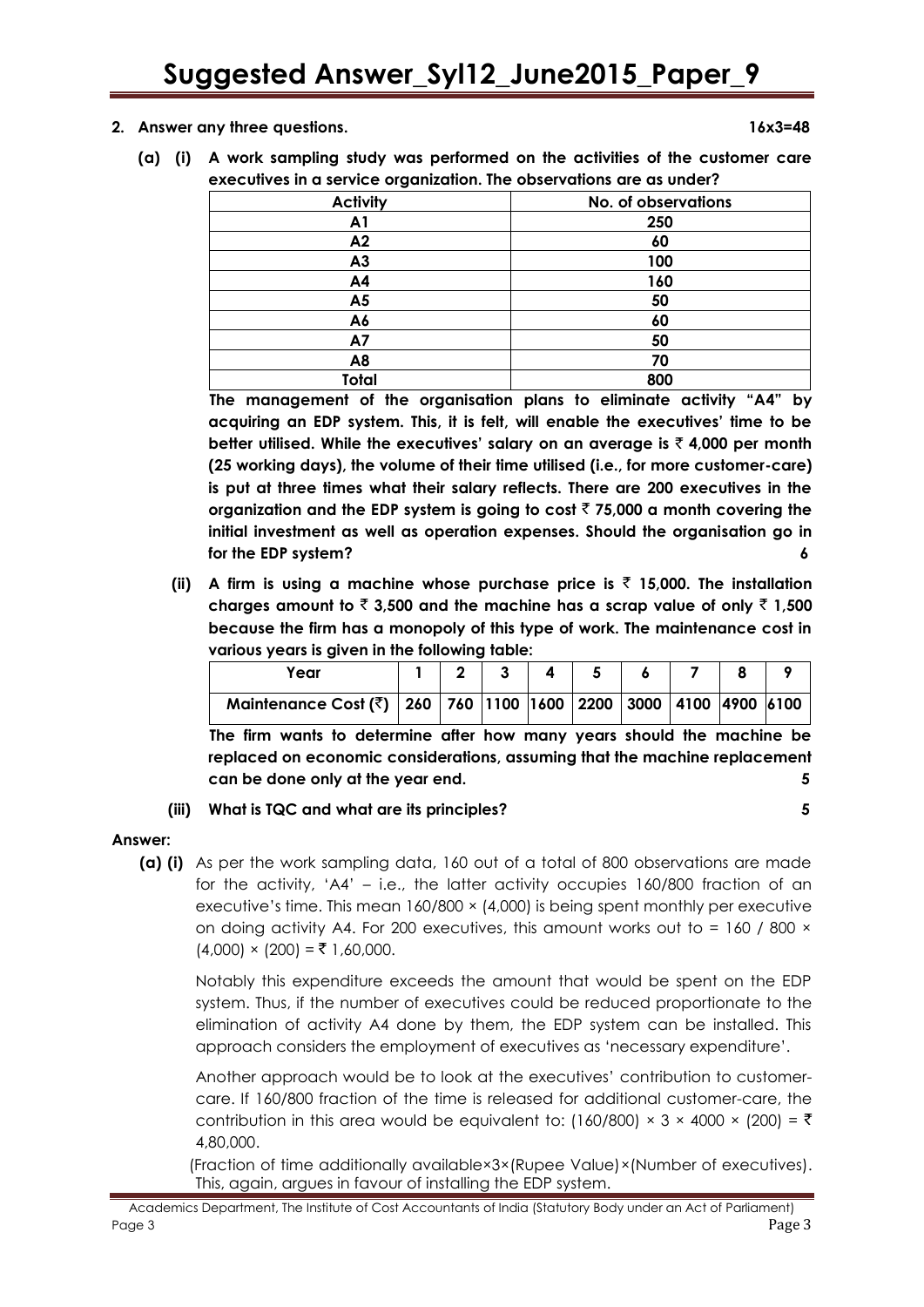#### **(ii)** Cost of machine,  $C = ₹ 15,000 + ₹ 3,500 = ₹ 18,500$

Scrap value,  $S = ₹ 1,500$ .

| Year | Maintenance               | <b>Cumulative Maintenance</b> | $C-S($ हैं) | <b>Total Cost</b>    | <b>Annual Cost</b> |
|------|---------------------------|-------------------------------|-------------|----------------------|--------------------|
|      | Cost, $M_1(\overline{5})$ | Cost, $EM_1$ (₹)              |             | T <sub>(n)</sub> (₹) | <u>A(n)</u> (₹)    |
| (i)  | (ii)                      | (iii)                         | (iv)        | (v)= (iii)+(iv)      | (vi)=(v)/n         |
|      | 260                       | 260                           | 17,000      | 17,260               | 17,260             |
| 2    | 760                       | 1,020                         | 17,000      | 18,020               | 9,010              |
| 3    | 1,100                     | 2,120                         | 17,000      | 19,120               | 6,373              |
| 4    | 1,600                     | 3,720                         | 17,000      | 20,720               | 5,180              |
| 5    | 2,200                     | 5,920                         | 17,000      | 22,920               | 4,584              |
| 6    | 3,000                     | 8,920                         | 17,000      | 25,920               | 4,320              |
| 7    | 4,100                     | 13,020                        | 17,000      | 30,020               | 4,288*             |
| 8    | 4,900                     | 17,920                        | 17,000      | 34,920               | 4,365              |
| 9    | 6,100                     | 24,020                        | 17,000      | 41,020               | 4,557              |

Lowest average cost is  $\bar{\tau}$  4,288 approx., which corresponds to n = 7 in above table. Thus machine needs to be replaced every 7<sup>th</sup> year.

#### **(iii) TQC is Total Quality Control.**

It is quality control and improvement from shop floors to board rooms. It is an effective system for integrating quality development, quality maintenance and quality improvement efforts of various groups in an organization.

Principles of Total Quality Control (TQC)

- (1) Top management policies Zero defects, continuous improvement etc.
- (2) Quality control training for everyone.
- (3) Quality at product/service design stage.
- (4) Quality materials from suppliers.
- (5) Quality control in production (SQC).
- (6) Quality-control in distribution, installation and usage.

#### **(b) (i) Give the meaning of following process flowchart symbols:? 2**

| (a) | (b) |
|-----|-----|
|-----|-----|

**(ii) A department works on 8 hours shift, 288 days a year and has the usage data of a machine, as given below:**

| <b>Product   Annual Demand (units)</b> | Processing time (Standard time in hours) |
|----------------------------------------|------------------------------------------|
| 325                                    |                                          |
| 450                                    | 4.O                                      |
| 550                                    | 6.0                                      |

**Calculate (a) Processing time needed in hours to produce products A, B and C, (b) Annual production capacity of one machine in standard hours, and (c) Number of machines required. 3+2+2=7**

**(iii) What are the objectives of maintenance management? 7**

**Answer:**

Academics Department, The Institute of Cost Accountants of India (Statutory Body under an Act of Parliament) Page 4 Page 4 Page 1 Page 1 Page 1 Page 1 Page 1 Page 1 Page 1 Page 1 Page 1 Page 1 Page 1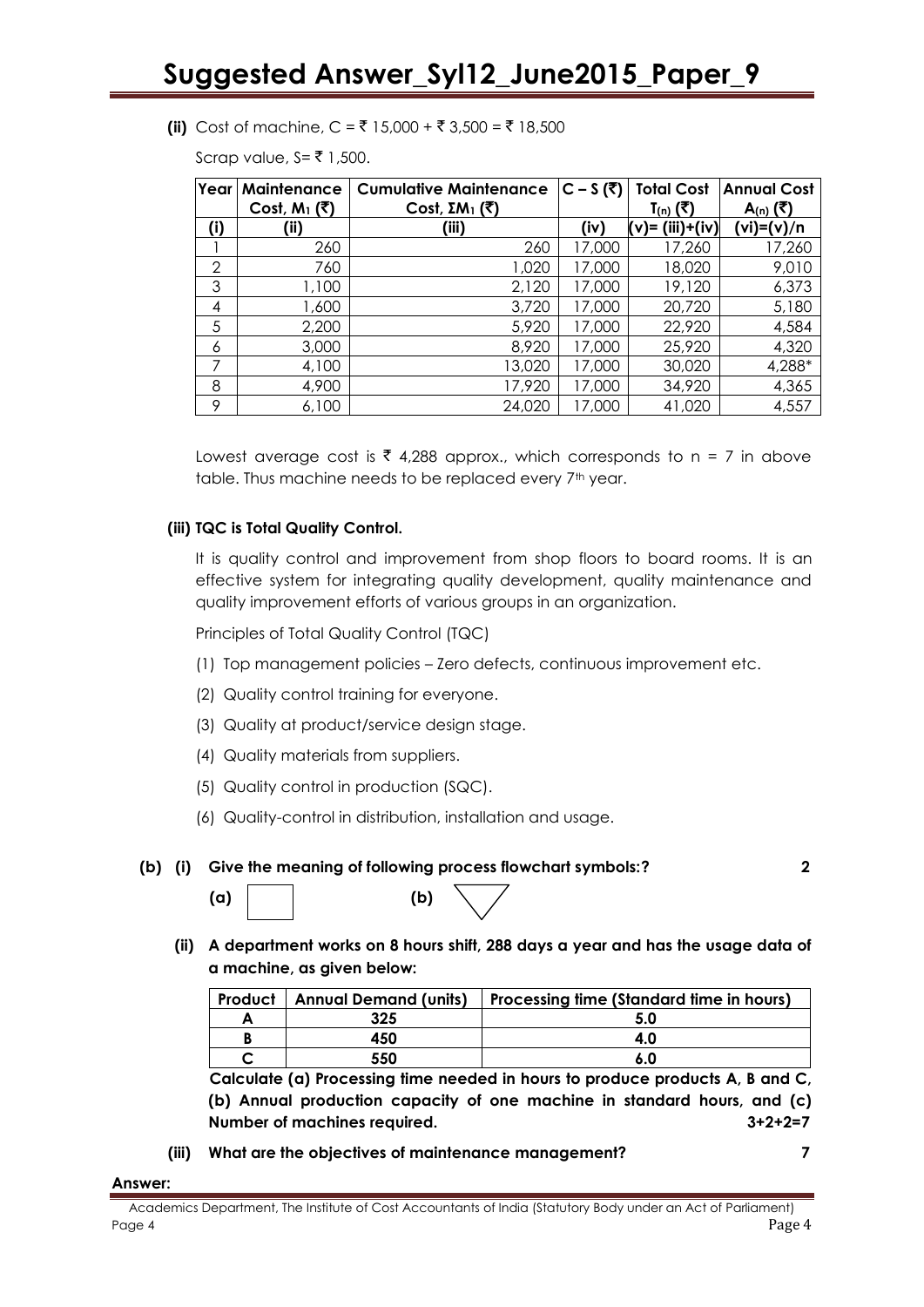**(b) (i)** The meaning of following process flowchart symbols:

(a) Tasks or Operations

(b)  $\setminus$  / Storage Areas or Queues (waiting lines)

**(ii)** (a) The processing time needed in hours to produce products A, B and C in the quantities demanded using the standard time data:

| Annual Demand<br>Product |         | Processing time          | Processing time        |  |
|--------------------------|---------|--------------------------|------------------------|--|
|                          | (units) | (standard time in hours) | needed (hrs.)          |  |
|                          | 325     | 5.0                      | $325 \times 5 = 1,625$ |  |
|                          | 450     | 4.0                      | $450 \times 4 = 1,800$ |  |
|                          | 550     |                          | $550 \times 6 = 3,300$ |  |
|                          |         |                          | Total = $6,725$ hrs.   |  |

- (b) Annual production capacity of one machine in standard hours =  $8 \times 288$  = 2,304 hours per year.
- (c) Number of machines required = Work load per year / Production capacity per Machine = 6,725 / 2,304 = 2.92 machines = 3 machines.

#### **(iii) The following are some of the objectives of Maintenance management:**

- (1) Minimizing the loss of productive time because of equipment failure (i.e., minimizing idle time of equipment due to break down).
- (2) Minimizing the repair time and repair cost.
- (3) Minimizing the loss due to production stoppages.
- (4) Efficient use of maintenance personnel and equipments.
- (5) Prolonging the life of capital assets by minimizing the rate of wear and tear.
- (6) To keep all productive assets in good working condition.
- (7) To maximize efficiency and economy in production through optimum use of facilities.
- (8) To minimize accidents through regular inspection and repair of safety devices.
- (9) To minimize the total maintenance cost which includes the cost of repair, cost of preventive maintenance and inventory carrying costs due to spare parts inventory.
- (10) To improve the quality of products and to improve productivity.
- **(c) (i) "The design of product crucial to success in to-day"s global competition". Justify the statement by providing the features of an excellent product design. 5**
	- **(ii) What do you mean by "layout" in a production planning system? Name the various types of layout. 1+5=6**
	- **(iii) As a Consultant what would be your suggestions to a Production Manager for managing technological changes? 5**

#### **Answer:**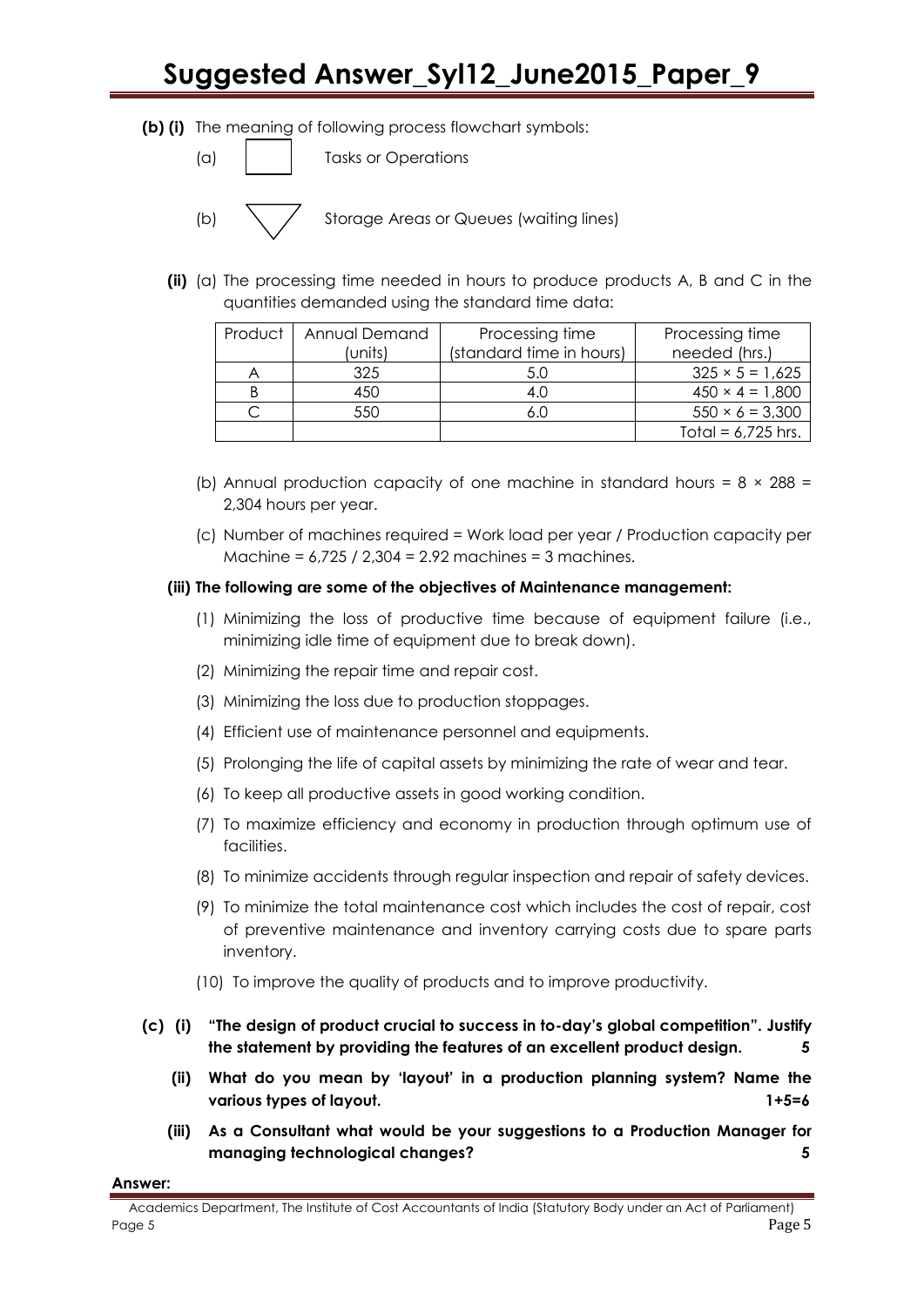**(c) (i)** A good product design can improve the marketability of a product by making it easier to operate or use, upgrading its quality, improving its appearance, and/or reducing manufacturing costs.

A distinctive design may be the only feature that significantly differentiates a product. An excellent design includes usability, aesthetics, reliability, functionality innovation and appropriateness. An **excellent design** provides competitive advantage to the manufacturer, by ensuring appropriate quality, reasonable cost and the expected product features. Firms of tomorrow will definitely compete not on price and quality, but on product design.

**(ii)** A layout essentially refers to the arranging and grouping of machines which are meant to produce goods. Grouping is done on different lines. The choice of a particular line depends on several factors.

The methods of grouping or the types of layout are:

- (a) Process layout;
- (b) Product layout;
- (c) Fixed position layout;
- (d) Cellular Manufacturing (CM) layout;
- (e) A combination of the above.
- **(iii)** Some of the suggestions to production managers on how to manage changes in production technology and how to manage the implementation of major automation projects are given below:
	- (i) Have a master plan for automation.
	- (ii) Recognize the risks in going for automation.
	- (iii) Establish a new production technology or technology development department.
	- (iv) Allow plenty of time for the completion of automation projects.
	- (v) Do not try to automate everything at once.
	- (vi) People are the key to the successful implementation of automation projects.
	- (vii)Companies moving too slowly in adopting new production technology may be left behind others.
- **(d) (i) How do you distinguish among Product Design, Process Design and Production Design? 3**
	- **(ii) With reference to Time Study, define the terms (a) Relaxation Allowance, (b) Contingency Allowance, (c) Process Allowance by providing appropriate examples. 2×3=6**
	- **(iii) Write a line to define the following terms with reference to measuring productivity: 1x7=7**
		-
		- **(a) Validity, (b) Completeness,**
		- **(c) Compatibility, (d) Inclusiveness,**
		- **(e) Timeliness, (f) Cost effectiveness,**
		- **(g) Partial productivity.**
- Academics Department, The Institute of Cost Accountants of India (Statutory Body under an Act of Parliament) Page 6 Page 6 Page 1 Page 1 Page 1 Page 1 Page 1 Page 1 Page 1 Page 1 Page 1 Page 1 Page 1 Page 1 Page 1 Page 1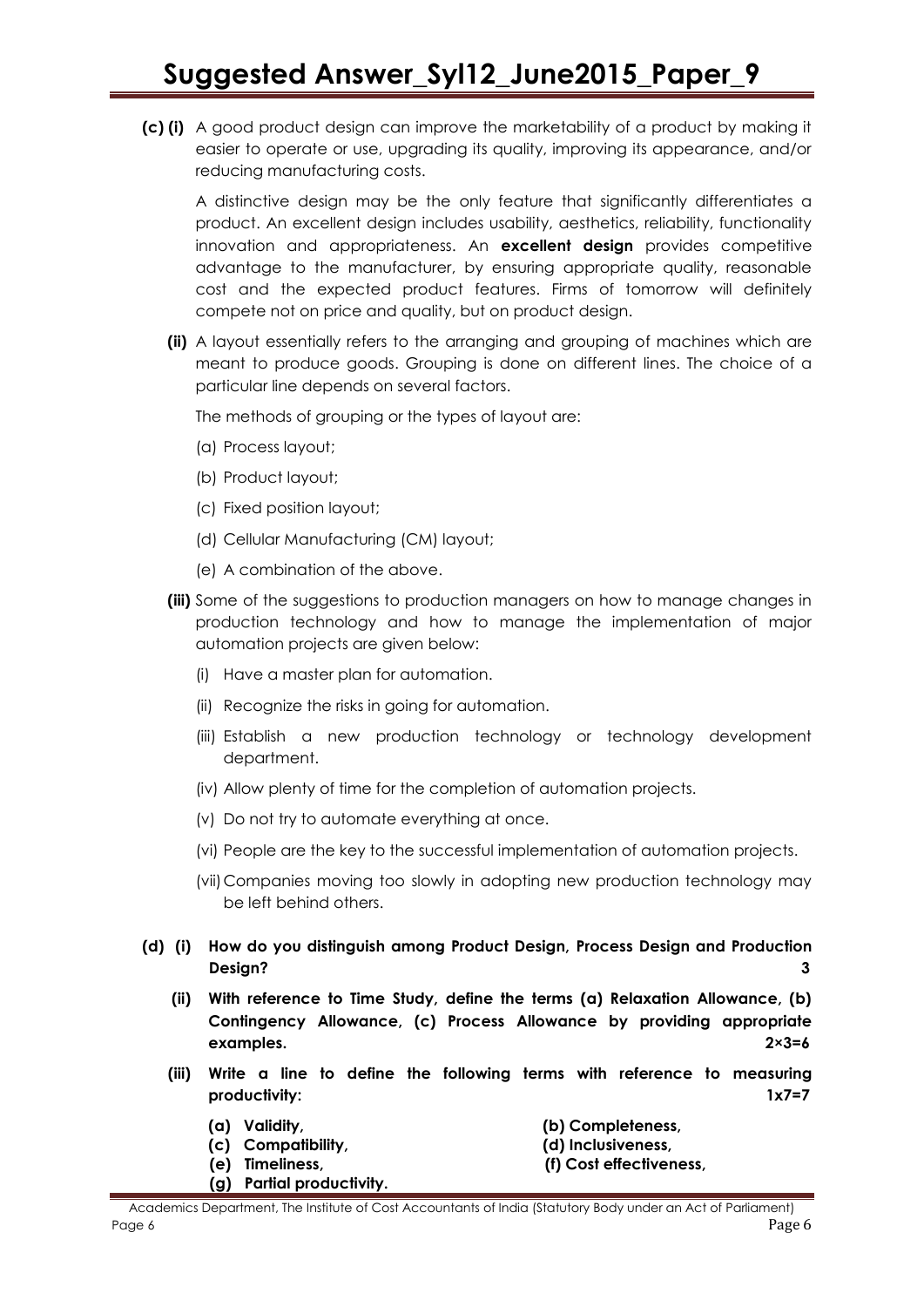#### **Answer:**

**(d) (i)** Product Design, Process Design and Production Design

**Product Design:** One way for manufacturers to satisfy customers and gain a differential advantage is through product design which refers to the arrangement of elements that collectively form a good or service.

**Process design** in concerned with the overall sequences of operations required to achieve the design specifications of the product. It specifies the type of work stations that are to be used, the machines and equipments necessary to carry out the processes to produce the product.

**Production Design:** The design of products and services is partially dependent on the production system design and vice versa. A product or service designed in one way may be costly to produce, but it may be somewhat less costly when designed another way. The concept of designing products from the point of view of producibility is known as production design.

- **(ii) (a) Relaxation Allowance (RA):** This is also known as personal, fatigue or delay allowance (PFD allowance). This allowance is given to the work to overcome the fatigue due to physical exertion, posture, concentration, working condition and personal needs such as going to toilet, drinking water, attending phone calls etc., it usually varies from 10% to 20% of normal or basic time.
	- **(b) Contingency Allowance (CA):** This allowance is given for infrequent or nonrepetitive activities such as obtaining special materials from stores, sharpening of tools, getting a special tool from the tool stores, and consultation with the supervisor. It is usually about 5% of normal or basic time.
	- **(c) Process Allowance:** Allowance given to the worker to compensate himself for enforced idleness due to the nature of a process or operation e.g., working on automatic machine, electroplating etc., during which the worker is forced to be idle during a part of the work cycle.
- **(iii) (a) Validity:** It reflects accurately the changes in productivity.
	- **(b) Completeness:** It takes into consideration all components of both the output and the input for a given productivity ratio.
	- **(c) Comparability:** It enables the accurate measurement of a productivity change between periods.
	- **(d) Inclusiveness:** It takes into account and measures separately the productivity of all activities.
	- **(e) Timeliness:** It ensures that data is provided soon enough for managerial action to be taken when problems arise.
	- **(f) Cost effectiveness:** It obtains measurement in a manner that will cause the least interruption possible to the ongoing productive efforts of the firm.
	- **(g) Partial Productivity:** This measures productivity of one factor or input, keeping other factors or inputs constant or unchanged.

Academics Department, The Institute of Cost Accountants of India (Statutory Body under an Act of Parliament) Page 7 Page 7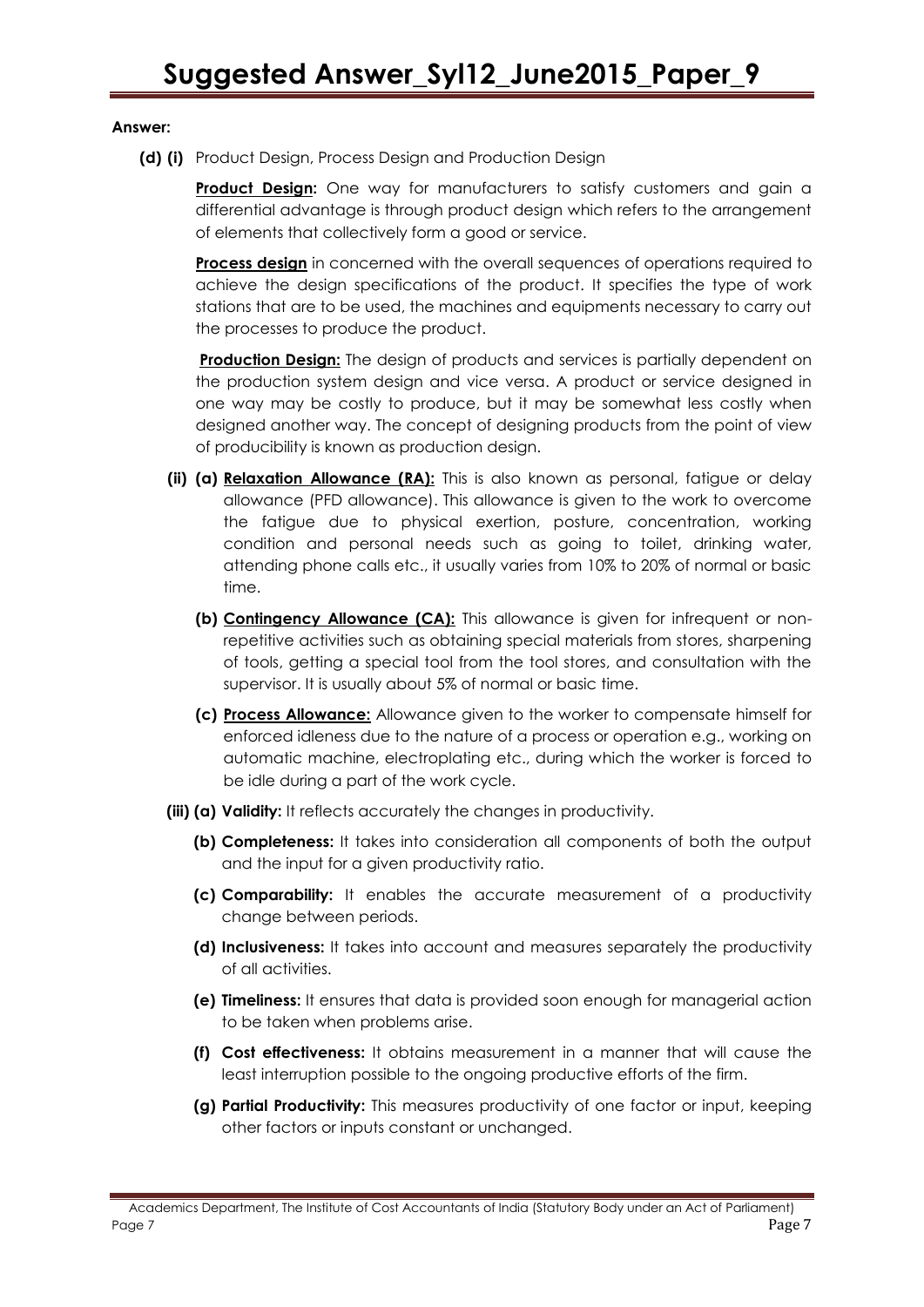- **3. Answer any two questions: 16×2=32**
	- (a) (i) From the following two relations of X and Y, find  $X \cup Y$  .  $\hspace{1.6cm}$   $\hspace{1.6cm}$

| <b>RELATION X</b> |                   |       | <b>RELATION Y</b> |
|-------------------|-------------------|-------|-------------------|
| R No.             | <b>OCCUPATION</b> | R No. | <b>OCCUPATION</b> |
| 30                | <b>BUSINESS</b>   | 42    | <b>BUSINESS</b>   |
| 42                | <b>BUSINESS</b>   | 48    | <b>BUSINESS</b>   |
| 43                | <b>STUDENT</b>    | 57    | <b>STUDENT</b>    |
| 48                | <b>BUSINESS</b>   | 65    | <b>STUDENT</b>    |

- **(ii) List the activities involved in the Information System Department. 3**
- **(iii) List the tangible benefits of ERP. Write a line to clarify "configuration" in ERP system.**
- **(iv) "One of the important factors of success for MIS is quality of software." List the criteria for software selection. 4**

#### **Answer:**

**(a) (i)** Solution:  $X \cup Y =$ 

| R. NO. | <b>OCCUPATION</b> |
|--------|-------------------|
| 30     | <b>BUSINESS</b>   |
| 42     | <b>BUSINESS</b>   |
| 43     | <b>STUDENT</b>    |
| 48     | <b>BUSINESS</b>   |
| 57     | <b>STUDENT</b>    |
| 65     | <b>STUDENT</b>    |

- **(ii)** Activities involved in the Information System Department are:
	- (1) System Development
	- (2) Programming
	- (3) Data administration
	- (4) Security management
	- (5) Operation management
	- (6) Quality assurance

#### **(iii) Tangibles benefits of ERP:**

- (1) Reduced level of inventory, including raw material, work in progress and finished goods, through improved planning and control.
- (2) Reduced materials cost through improved procurement and accounts payable practices, less obsolescence and wastage.
- (3) Reduced labor cost through better allocation and reduction of overtime of workmen directly involved with production such as technicians and skilled workers.
- (4) Improved production throughput through better scheduling of critical equipment and sub-contracting operations, there by minimizing shortages, interruption and rework.
- (5) Reduction in the cost of after sales services.

**5+1=6**

| <b>BUSINESS</b> |
|-----------------|
| <b>BUSINESS</b> |
| STUDENT         |
| STUDENT         |
|                 |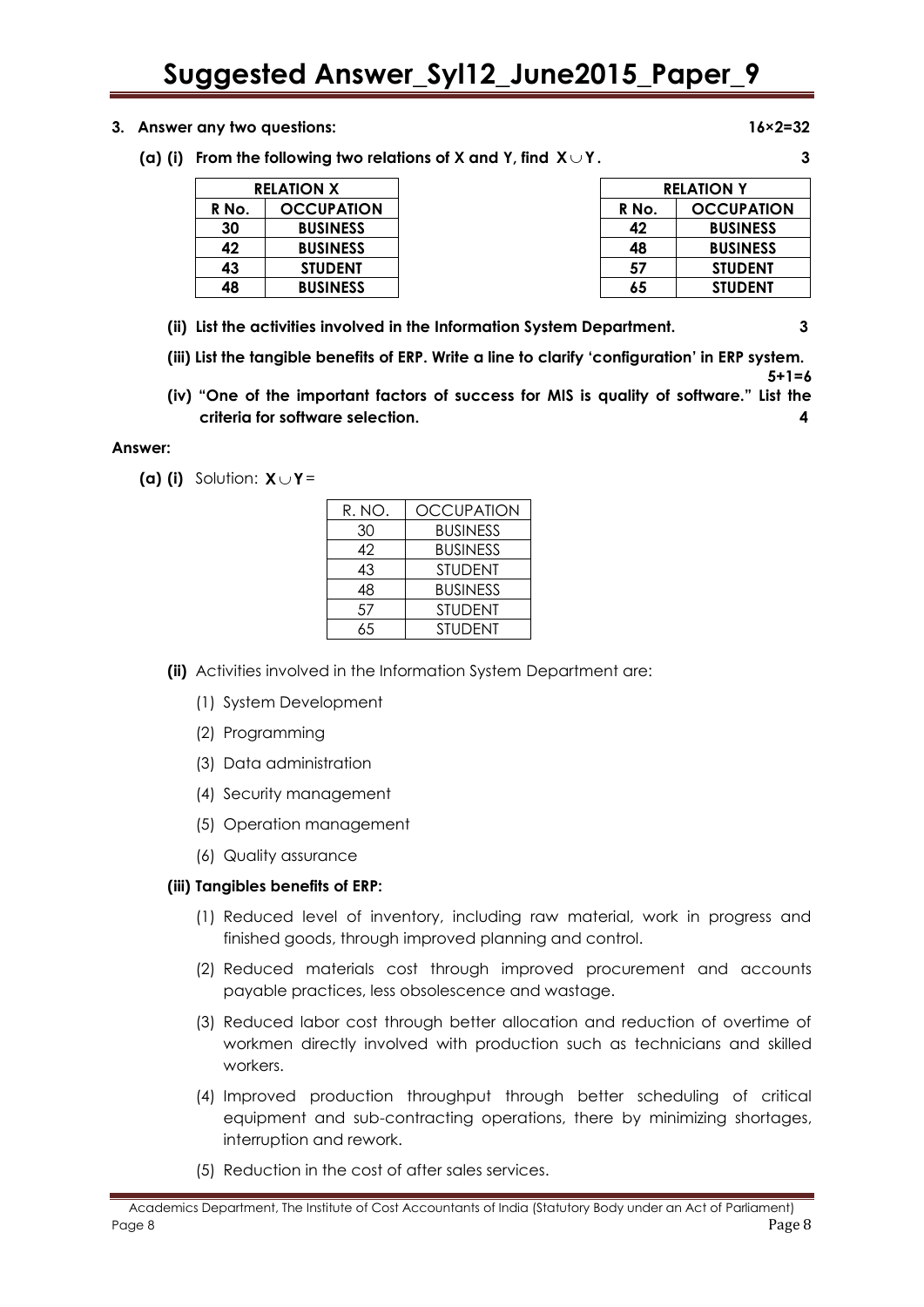**Configuration:** Configuration of an ERP system deals with handling of numerous usage controls, which can be switched off or switched on, so as to balance its functionalities to extant needs.

#### **(iv) Criteria for selection of software:**

- Compatibility of hardware
- Capable of taking load of data volume
- Have the support of software for required database
- Capable of supporting the communication network
- Satisfy the design specification of system architecture Central data processing or distributed.

### **(b) (i) Define "Secure System" under Section 2 of the Information Technology Act, 2000.4**

| (ii) Distinguish between on-line business and conventional business. |  |
|----------------------------------------------------------------------|--|

- **(iii) List main goals of E-Commerce. 3**
- **(iv) List the implications of database approach and write one line on each point. 5**

#### **Answer:**

- **(b) (i)** "Secure system" under Section 2 of the Information Technology Act, 2000 means computer hardware, software and procedure that
	- Are reasonably secure from unauthorized access and misuse.
	- Provide a reasonable level of reliability and correct operation.
	- Are reasonably suited to performing the intended function and
	- Adhere to generally accepted security procedures.
	- **(ii)** Online business is different from conventional business. Business done through computer and internet is known as online business and such business may be operated from a business office or home office but its primary existence is in cyber space. It is different from conventional business where in-person contact between customer and product/service provider is essential. Practically an online based business could be operated from anywhere by someone using a computer to assess and maintaining a site which is hosted by an independent ISP as there are many types of traditional businesses. Therefore, there are different types of virtual businesses. However, in virtual business, the primary communication between business operator and potential customer is done online.

#### **(iii) E-commerce helps in achieving following goals:**

- (a) Reach new markets.
- (b) Create new products or services.
- (c) Build customer loyalty.
- (d) Enrich human capital.
- (e) Make the best use of existing and emerging technologies.
- (f) Achieve market leadership and competitive advantage.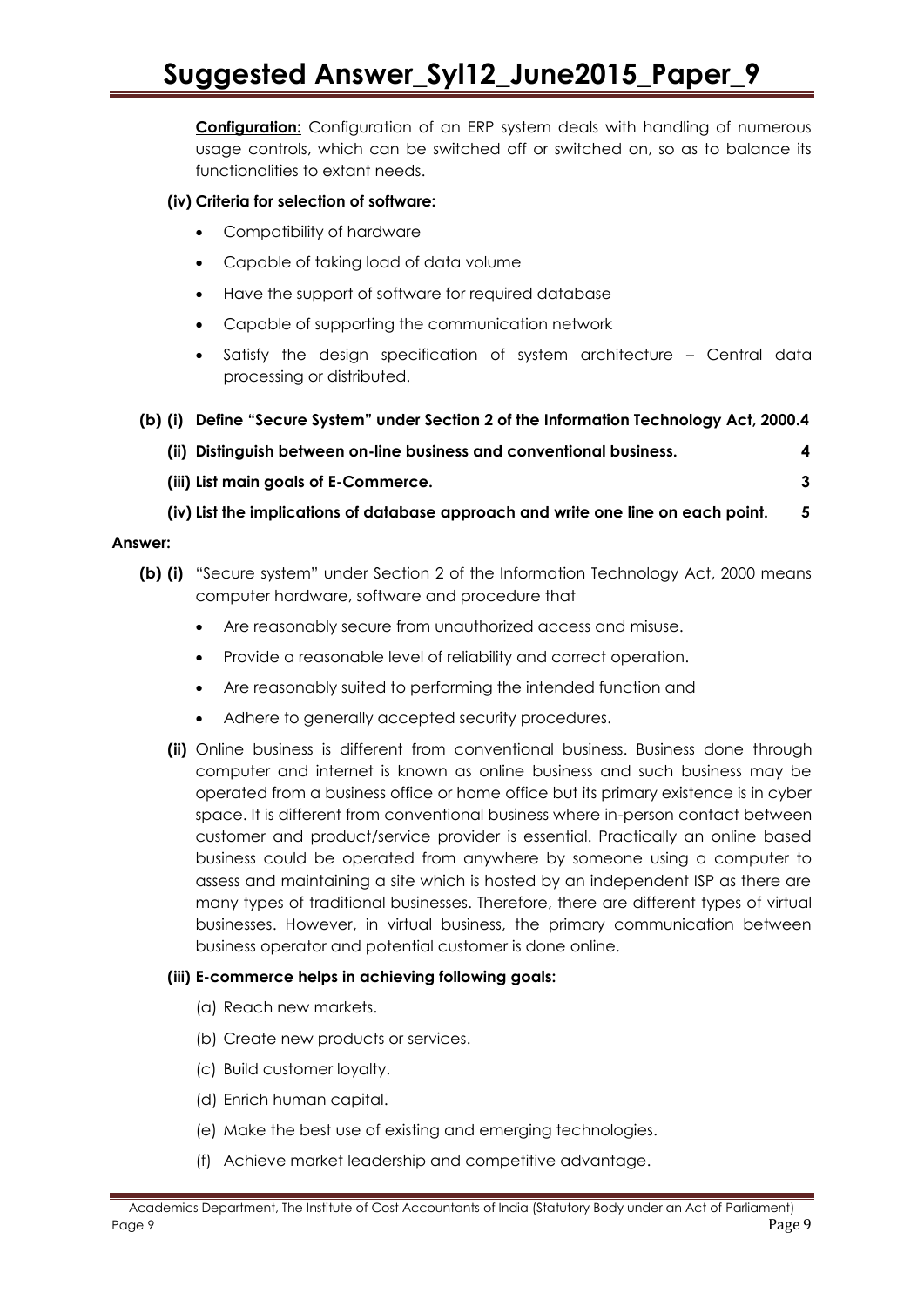#### **(iv) Implications of the Database Approach:**

- **(a) Potential for Enforcing Standards:** The database approach permits the DBA to define and enforce standards among database users in a large organization. This facilitates communication and co-operation among various departments, projects, and users within the organization. Standards can be defined for names and formats of data elements, display formats, report structures, terminology, and so on. The DBA can enforce standards in a centralized database environment more easily than in an environment where each user group has control of its own files and software.
- **(b) Reduced Application Development time:** A prime selling feature of the database approach is that developing a new application  $-$  such as the retrieval of certain data from the database for printing a new report – takes very little time. Designing and implementing a new database from scratch may take more time than writing a single specialized file application. However, once a database is up and running, substantially less time is generally required to create new applications using DBMS facilities. Development time using a DBMS is estimated to be one-sixth to one-fourth of that for a traditional file system.
- **(c) Flexibility:** It may be necessary to change the structure of a database as requirements change. For example, a new user group may emerge that needs information not currently in the database. In response, it may be necessary to add a file to the database or to extend the data elements in an existing file. Modern DBMSs allow certain types of changes to the structure of the database without affecting the stored data and the existing application programs.
- **(d) Availability of Up-to-Date Information:** A DBMS makes the database available to all users. As soon as one user"s update is applied to the database, all other users can immediately see this update. This availability of up-to-date information is essential for many transaction-processing applications, such as reservation systems or banking databases, and it is made possible by the concurrency control and recovery subsystems of a DBMS.
- **(e) Economics of** Scale**:** The DBMS approach permits consolidation of data and applications, thus reducing the amount of wasteful overlap between activities of data-processing personnel in different projects or departments. This enables the whole organization to invest in more powerful processors, storage devices, or communication gear, rather than having each department purchase its own (weaker) equipment. This reduces overall costs of operation and management.
- **(c) (i) Expand CASE. What is its role? Write a line on each CASE tool to clarify its function. 1+1+4=6**
	- **(ii) List the needs of integration of information. Name the major output from financial and costing sub-system of an information system. 2+5=7**
	- **(iii) List the areas of responsibilities of Database Administrator. 3**

#### **Answer:**